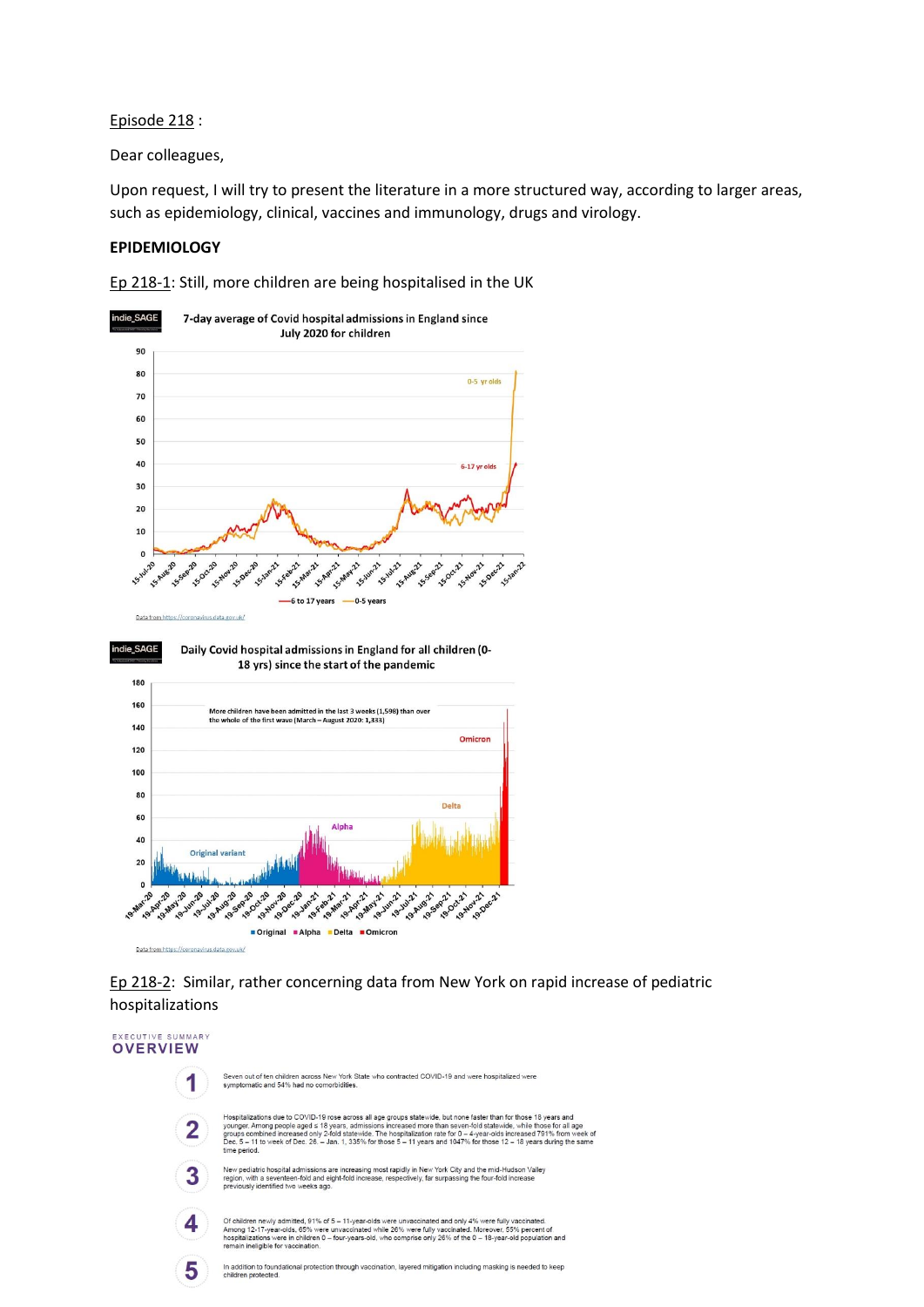

Note on p. 19 a calculated VE against omicron-related hospitalization between 76 and 95 % in children !

Ep 218-3: Population data from a paper in the Financial times.

Sorry, I have no access to the full paper, but this is the link, for the FT abonnees <https://www.ft.com/content/b0cd9239-f2df-4afc-912f-b3f87fc676ff>

#### **Europe**



# **South Africa**

*Peak hospital admissions in South Africa's Omicron wave were about two-thirds of the Delta peak. But this figure hides an important nuance that underlines the mild or moderate nature of many cases compared with past waves, Friedland said. "A new category of patients emerged, which we had not seen in the past three waves — something we have classified as incidental Covid," he said.*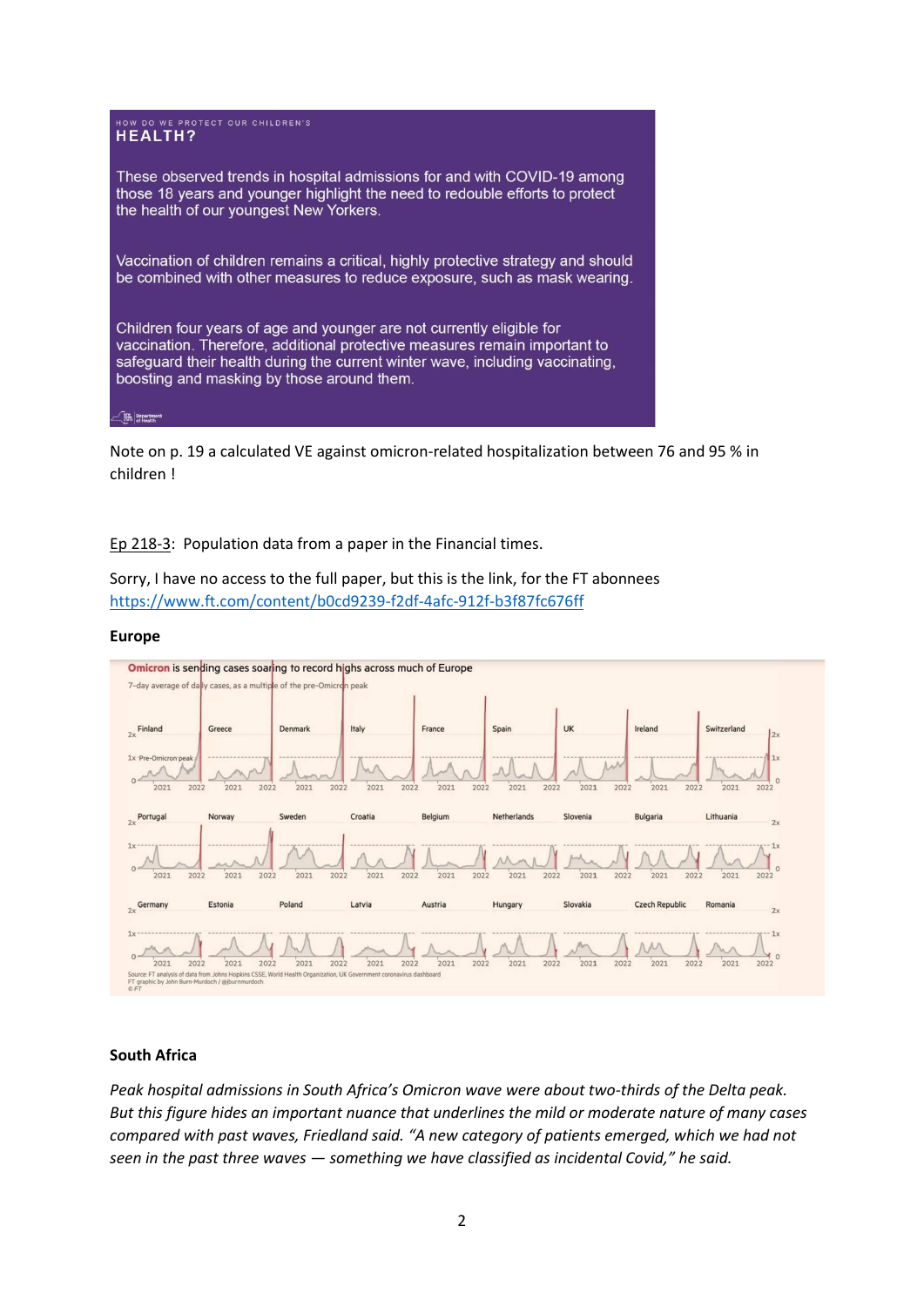Respiratory problems*:* Delta: nearly all had acute respiratory problems. Omicron about a third. Duration of hospital stay: Delta about 7 days; Omicron 3 days



Ep 218-4 : A modeling exercise for the present "omicron" winter in the USA, predicting that essentially everybody will get infected (irrespective of vaccination status), unless adherence to NPI…

### **CLINICAL**

## Ep 218-5



Percentage of population living with "Long Covid" (symptoms

Percent of age group

Ep 218-6 : Kuodi reports on **> 50 % protective effect of (Pfizer) vaccination on "post-acute" symptoms** after COVID (breakthrough) infection (fatigue, headache, weakness and muscle pain).

Ep 218-7: New diabetes incidence associated with COVID-19 in children (< 18 yrs)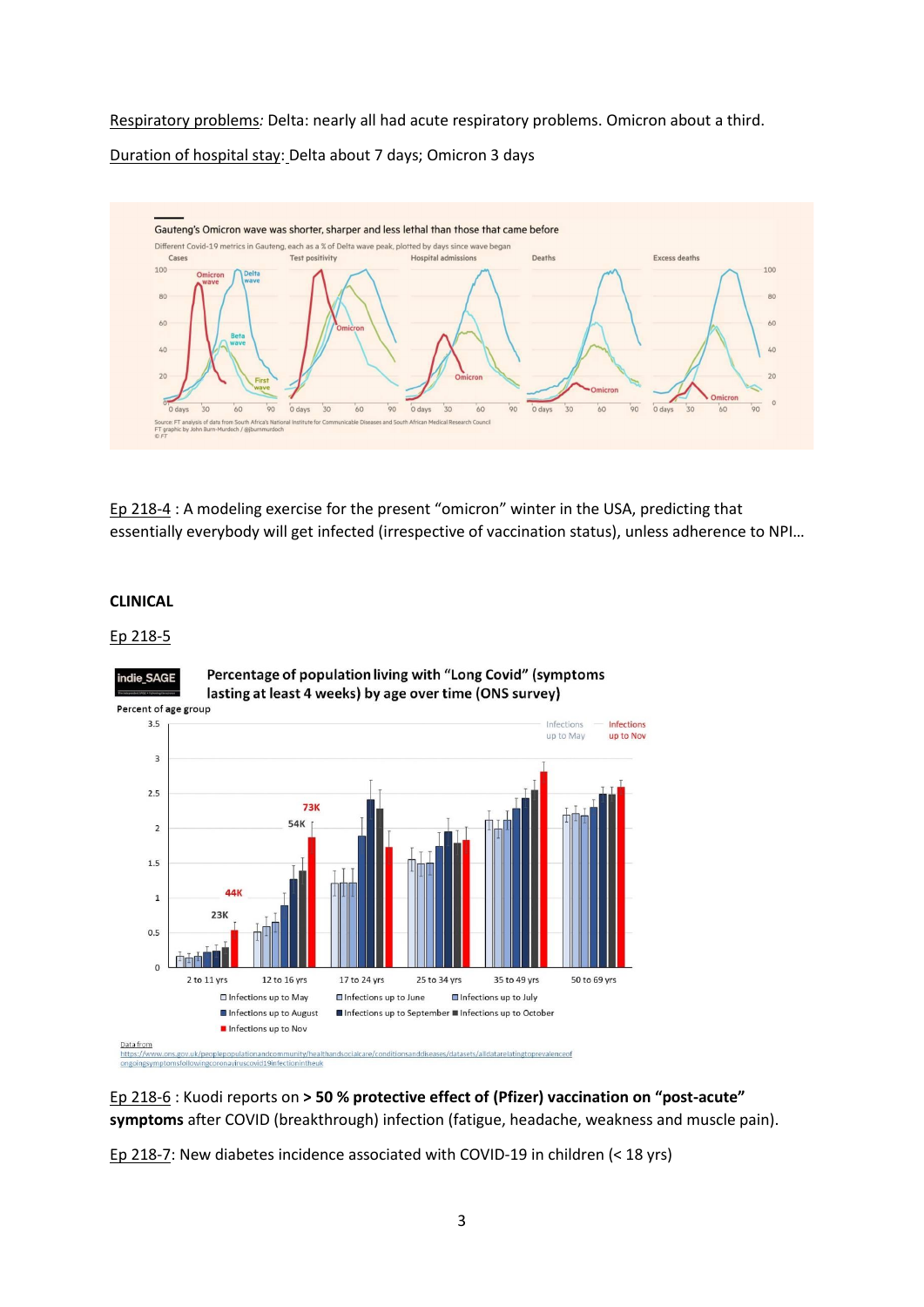New diabetes diagnoses were:

- 166% (IQVIA) and 31% (HealthVerity) more likely to occur among patients with COVID-19 than among those without COVID-19 during the pandemic
- 116% more likely to occur among those with COVID-19 than among those with ARI during the pre-pandemic period.

Non–SARS-CoV-2 respiratory infection was not associated with diabetes.

These findings are consistent with previous research demonstrating an association between SARS-CoV-2 infection and diabetes in adults

**The increased diabetes risk among persons aged <18 years following COVID-19 highlights the importance of COVID-19 prevention strategies, including vaccination** 



# **VACCINATION**

## Ep 218-8 : **Effectiveness of 3 rd dose mRNA1273** (Moderna): large Kaiser study USA

Against infection:

- Overall 95.2% against delta and 62.5% against omicron infection
- No difference between < and > 65 yrs old for delta; but for omicron: 63 % for < 65 yrs old and only 57 % for  $> 65$  yrs old.
- Immunocompromised: only 11.5 % against omicron

## Against hospitalization:

None of the cases (delta or omicron) vaccinated with 3 doses were hospitalized compared to 53 delta and 2 omicron unvaccinated cases.

Ep 218-9: Antibody responses to mRNA vaccination in 65+ individuals (Canada)

Two-dose COVID-19 mRNA vaccines weaker in older adults, and also decline more quickly over time, compared to younger adults. Clear enhancement, if previously infected (= hybrid immunity).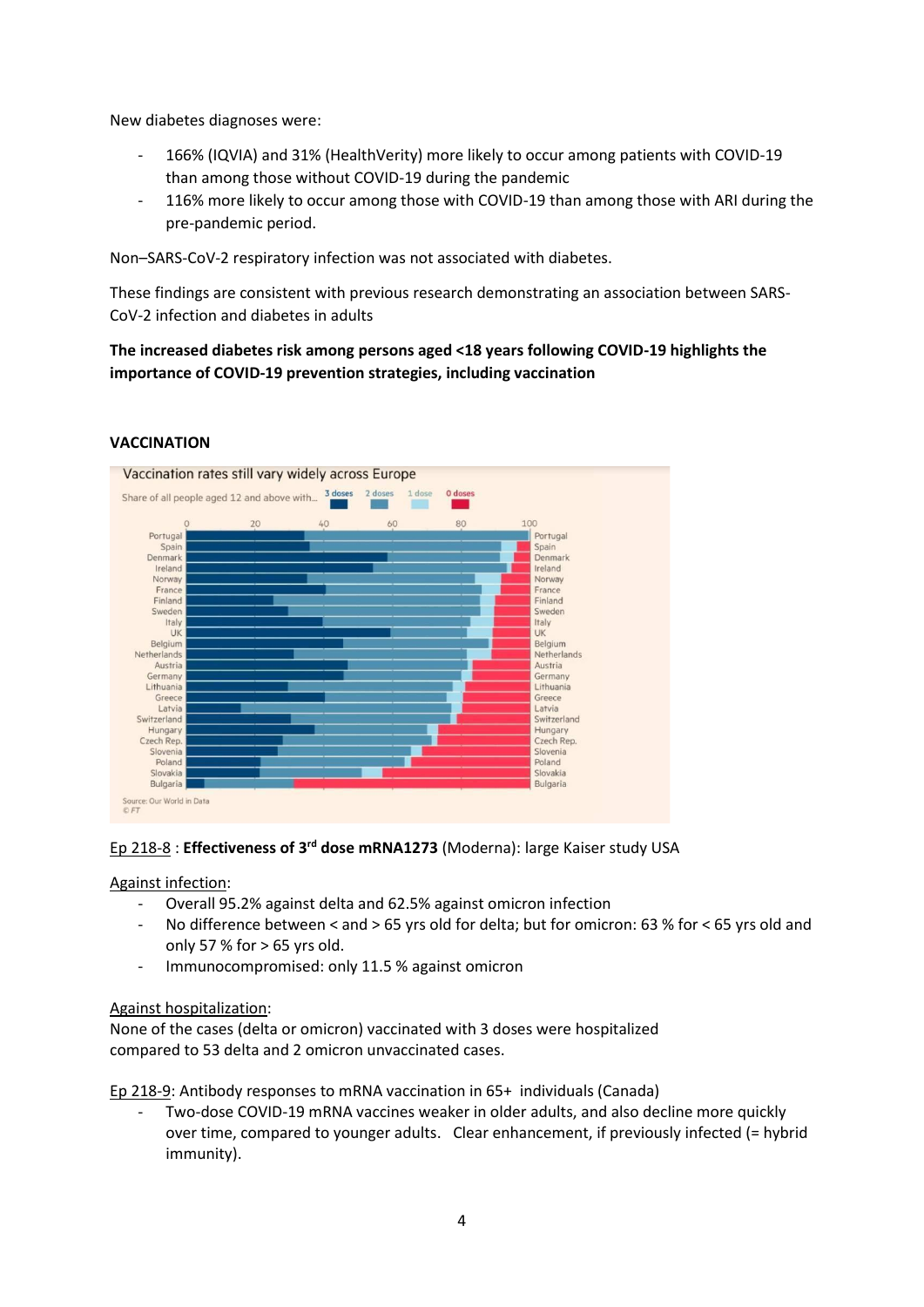- A third COVID-19 mRNA vaccine dose enhanced binding and neutralizing antibodies to levels higher than those observed after two vaccine doses, not different from younger adults
- But the rate of decline of these responses should be monitored.

Ep 218-10: Vaccine efficacy against symptomatic disease and hospitalization in 65 + subjects (UK)

| First 2 doses | Booster | 2-4 weeks | 5-9 weeks | $10 + weeks$ |
|---------------|---------|-----------|-----------|--------------|
| Astra-Zeneca  | Pfizer  | 62 %      | 48 %      | 32%          |
| Astra-Zeneca  | Moderna | 65 %      | 56 %      | No data      |
| Pfizer        | Pfizer  | 65 %      | 49 %      | 31 %         |
| Pfizer        | Moderna | 70 %      | 57 %      | No data      |

VE against symptomatic disease by omicron after booster

Moderna booster slightly more effective than Pfizer, irrespective of AZ or Pfizer as first 2 doses. **Rather rapid waning of effectiveness against symptomatic disease**

## Nevertheless:

## **VE against hospitalization of 94% 2 to 9 weeks after the booster dose and 89% at 10 weeks post**

Ep 218-11: Immunogenicity of third dose of the "Indian" inactivated vaccine BBV-152:

- *Six months after a two-dose BBV152 vaccination series cell mediated immunity and neutralising antibodies to both homologous (D614G) and heterologous strains (Alpha, Beta, Delta and Delta plus) persisted above baseline, although the magnitude of the responses had very much declined.*
- *Neutralising antibodies against homologous and heterologous SARS-CoV-2 variants increased 19- to 97-fold after a third vaccination.*
- No data on vaccine efficacy yet.

Ep 218-12: Safety of mRNA vaccination in pregnant women:

Pregnant women with COVID-19 are at increased risk for severe illness and adverse birth outcomes. In a retrospective cohort of >40,000 pregnant women, COVID-19 vaccination during pregnancy was not associated with preterm birth or small-for-gestational-age at birth.

Ep 218-13: Protective effect of previous infection on symptomatic reinfection.

- Preventing symptomatic reinfection with Alpha, Beta, or Delta is robust, at about 90%.
- Protection against reinfection with Omicron is nearly 60%.
- Protection against hospitalization or death at reinfection = robust, regardless of variant

## **SOME CONCLUSIONS:**

- **1) Although symptoms are generally milder with omicron in adults** (less hospitalization, less respiratory distress, lower mortality in South-Africa), **we now see in UK and US higher numbers of children being hospitalized, with evidence that prior vaccination strongly protects against hospitalization.**
- **2) There is evidence, both in children and adults that diabetes be elicited by COVID, which seems another reason for vaccination.**